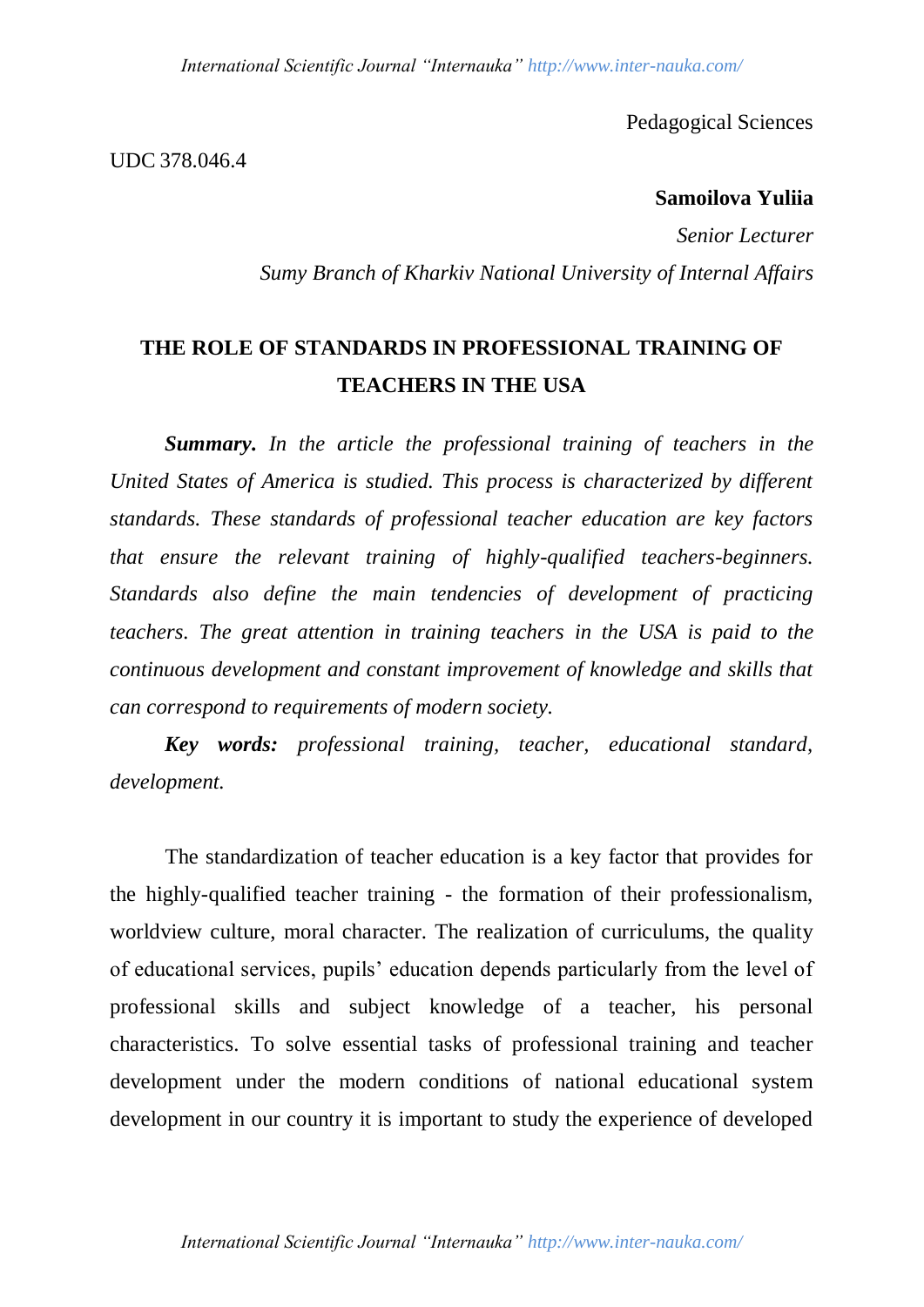countries, the USA in particular, which have great theoretical achievements and practical experience in solving complicated problems of modern education.

In order to improve the quality of education in the USA the process of standardization of educational sphere began at the end of the XXth century. The basis of this process is competence-based education. In this country the standards of professional teacher education are key factors that ensure the relevant training of highly-qualified teachers-beginners who are ready to work with pupils of secondary schools. Such standards also define the main tendencies of development of practicing teachers. The standards of professional teacher education are developed by such organizations as: The National Council for Accreditation of Teacher Education, NCATE; The Interstate New Teacher Assessment and Support Consortium, INTASC; The National Board for Professional Teaching Standards, NBPTS [1].

So, the work of American teachers complies with certain standards. It is defined that the teacher devotes his own work to his pupils and their education. To do this the teacher should know the individual peculiarities of every pupil: family, friends, hobbies and interests, skills and the knowledge gained, advantages and disadvantages which can stimulate pupils in educational process. In everyday professional practice the teachers use their knowledge of social and individual theory of education, theory of development of a child and a teenager, the conceptions of social and cognitive development. The standards of professional development stipulate the knowledge acquisition in the subject and the methodology of its teaching because the professional teacher broadens pupil's cultural outlook with the help of the discipline he teaches. The teacher should understand the core of his subject which helps him to teach pupils analytical thinking. Particularly this kind of thinking favors to inclusive and conceptual understanding of the subject.

The standards of professional development of American teachers stipulate the systematic analysis of his own work and knowledge acquisition on the basis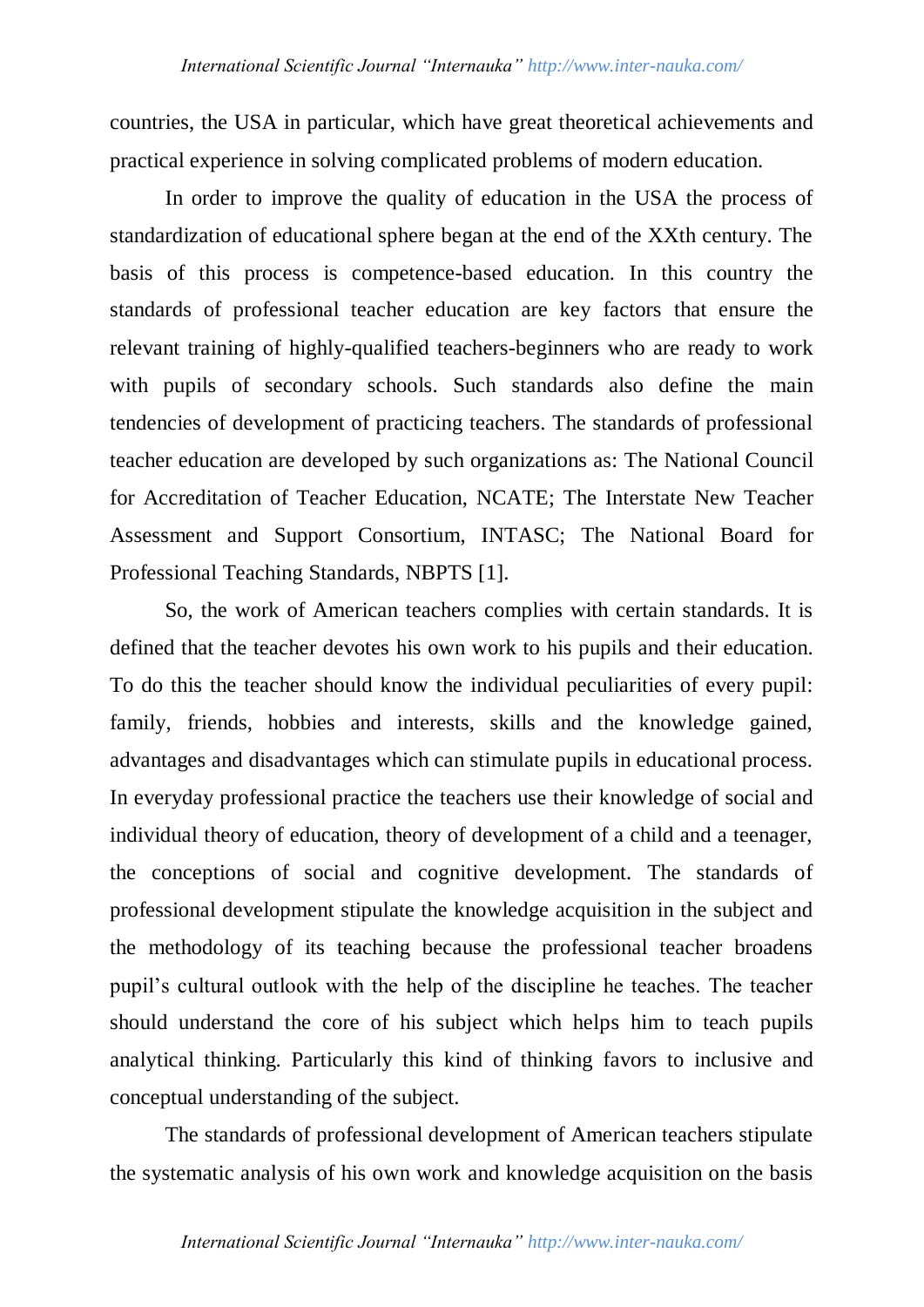of everyday practice. According to the requirements of pedagogical profession in the USA the teacher must study during all his professional activity broadening his own professional services, deepening knowledge and skills. The communication with colleagues and mutual critical analysis of pedagogical work help to develop in professional sphere and to improve the work of the teacher. An experienced teacher uses not only communication with the colleagues but also with pupils, their parents, administration of educational establishment where he works in order to receive appraisals about his work that favors to its improvement.

The standard of professional development of teachers in the USA in the system of continuous learning is aimed at the integration of all elements in the one system which ensures the use of innovative knowledge and skills in the system of adult education. That is, the procedural standards define the ways of organization of educational needs, its evaluation, and methodology of problems' solving and achievement of positive results.

The standard of evaluation determines that the basis of professional development of teachers in the USA aimed at the enhancing of pupils' achievements is the use of different information resources with the purpose to govern the process of education improvement. The evaluation of professional development of teachers is the only way to define the effectiveness of continuous education which are used by the politicians in the sphere of education. Evaluation gives an opportunity to make an analysis of aims and achieved results of professional development, to do the monitoring of participants attitude to this process, mastering of innovative educational technologies and the influence of teacher professional development on the progress in pupils' education. That is why the evaluation is considered to be the integrative component in developing programmes of professional development of American teachers.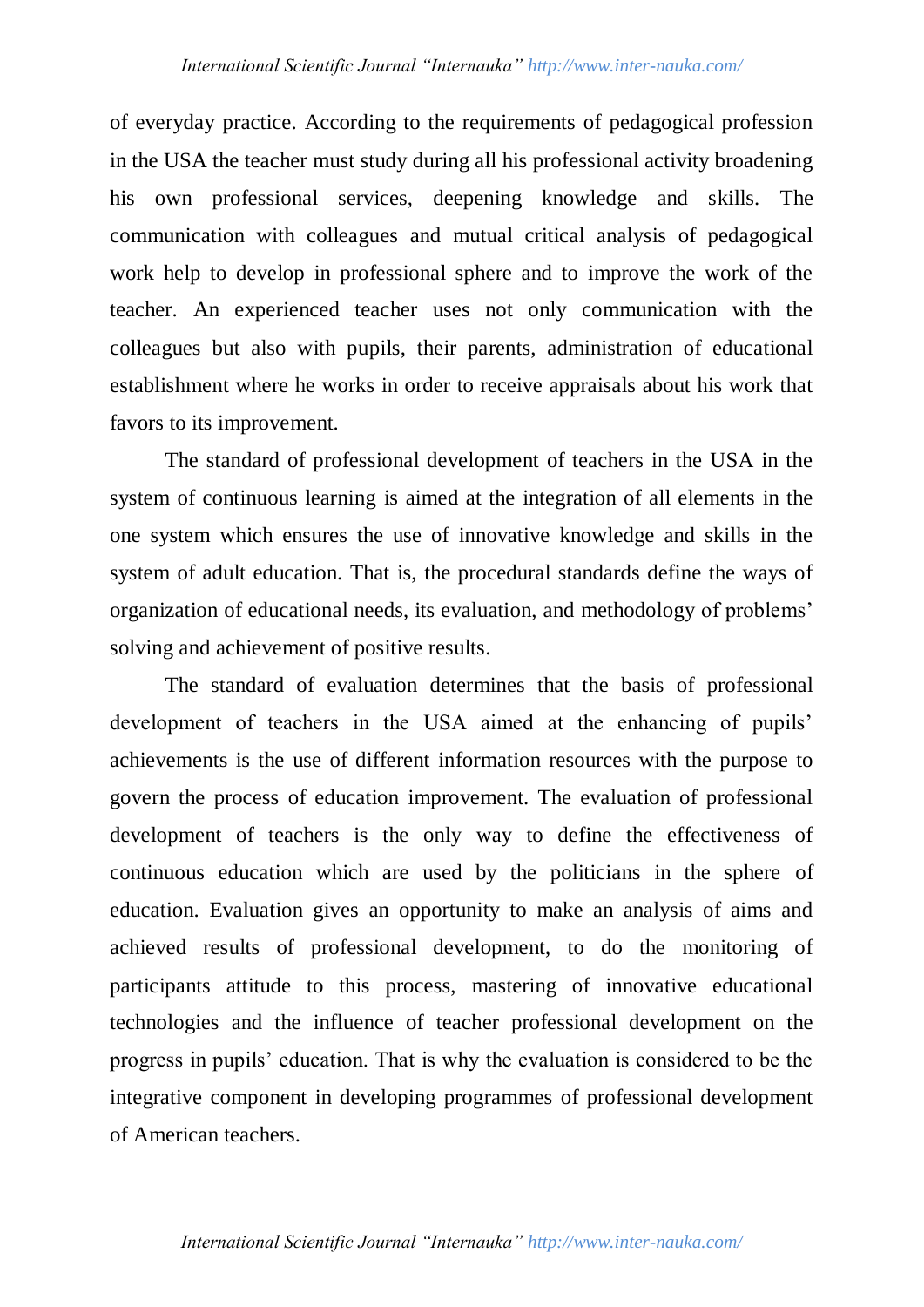The standard on planning the continuous education of teachers defines that the basis of professional development is planning and coordination of educational purposes with the corresponding educational standards. It means that planning of professional development is performed taking into account different points of adult education strategies. The most widespread forms of professional development of American teachers combine such elements as educational strategies, deepening of knowledge with the help of various approaches [2, p. 101].

The standard on the context of professional development of teachers in the USA in the system of continuous education provides the examples of effective organization and structure of professional development of American teachers which are stimulated by the development of professional communities, leadership and corresponding resources. Professional communities are groups of teachers in the system of education, school and department of institution which cooperate with the aim to improve the school and gain positive pedagogical experience.

They can be the basic organizational structure for supporting educators and improvement of educational activity of pupils. At the present stage the professional communities of teaches are becoming the widespread form of professional development in the USA.

The standard on the leadership determines that the basis of professional development of teachers aimed at the enhancing pupils' achievements is the work of experienced school and district leaders of education who perform the administration of continuous process of pedagogical work improvement. The National Interstate School Leader Licensure Consortium Standards (ISLLC) of the USA are used in 30 states as a guidance as for the development of politics of school leadership and define the main role of school leaders – education and teaching. The teachers need new knowledge and skills in order to become experiences leaders of education. Particularly professional communities give the